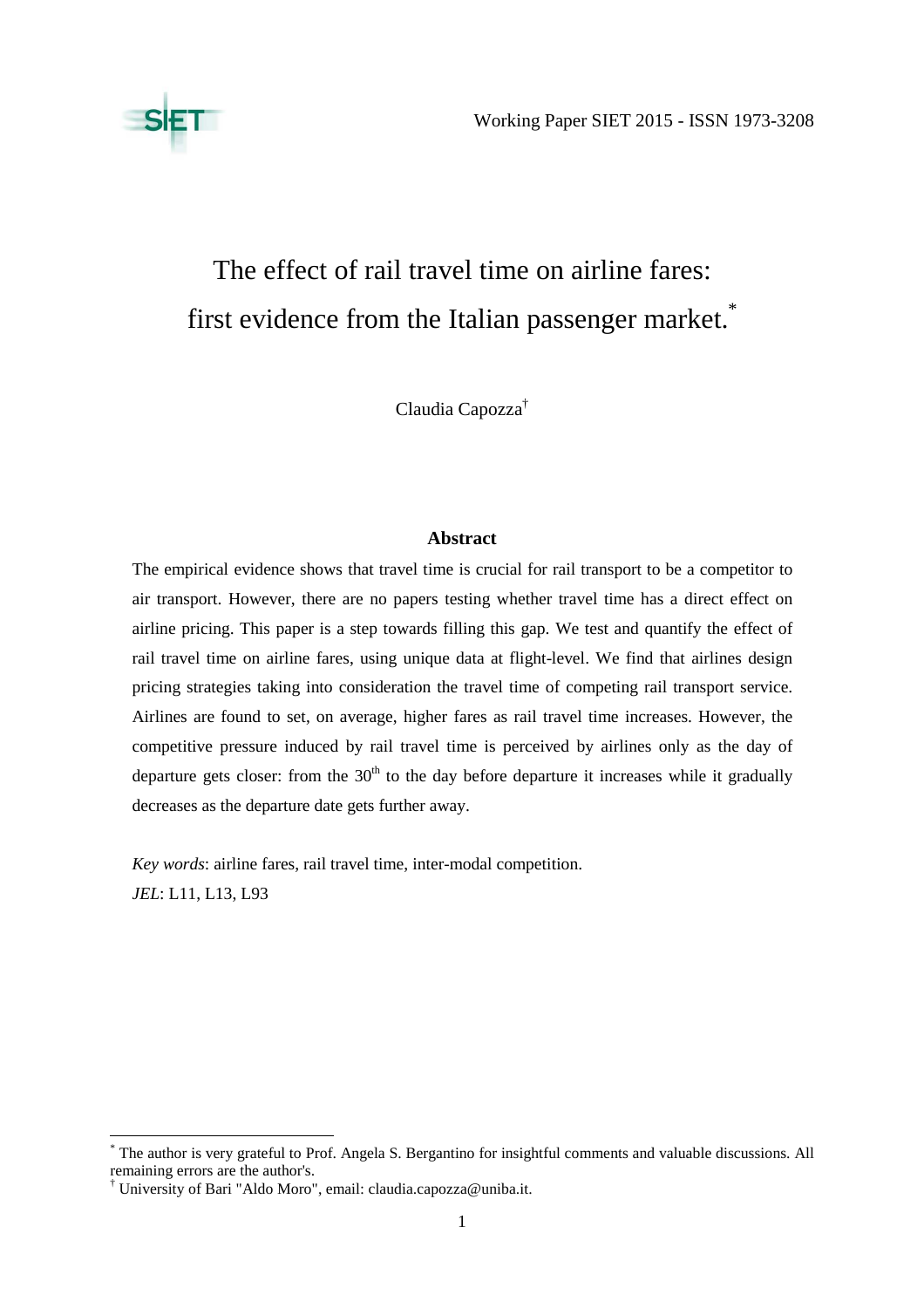#### **1. Introduction**

The development of high-speed rail (HSR) network - on which trains can exceed the speed of  $250 \text{ km/h}^1$  - has fostered the competition between air and rail transport by reducing the difference in point-to-point travelling time. As long as trains become faster, rail transport becomes a substitute to air transport, as shown in Figure 1. Competition between HSR and airlines is stronger on the short-medium haul. In fact, door-to-door journey time is lower for HSR than air travel from 150 km distance. As distance increases, the difference narrows and door-to-door journey times converge to 800 km distance. From this distance onwards, air transport steadily gains ground with respect to HSR. Differently, conventional rail journey time is far greater than air transport already from 400 km distance.



Source: European Commission (2010).

Some empirical papers studying the modal choice and the level of substitutability between air and rail transport modes emphasise the importance of travel time for rail transport to be a fierce competitor to air transport. González-Savignat (2004) analyses the potential of HSR to compete with air transport on the Madrid-Barcelona line by the means of experimental design techniques. The impact of HSR on airline market is found to be rather important because a

 $<sup>1</sup>$  As established by the *Union Internationale de Chemin de Fer* (2010).</sup>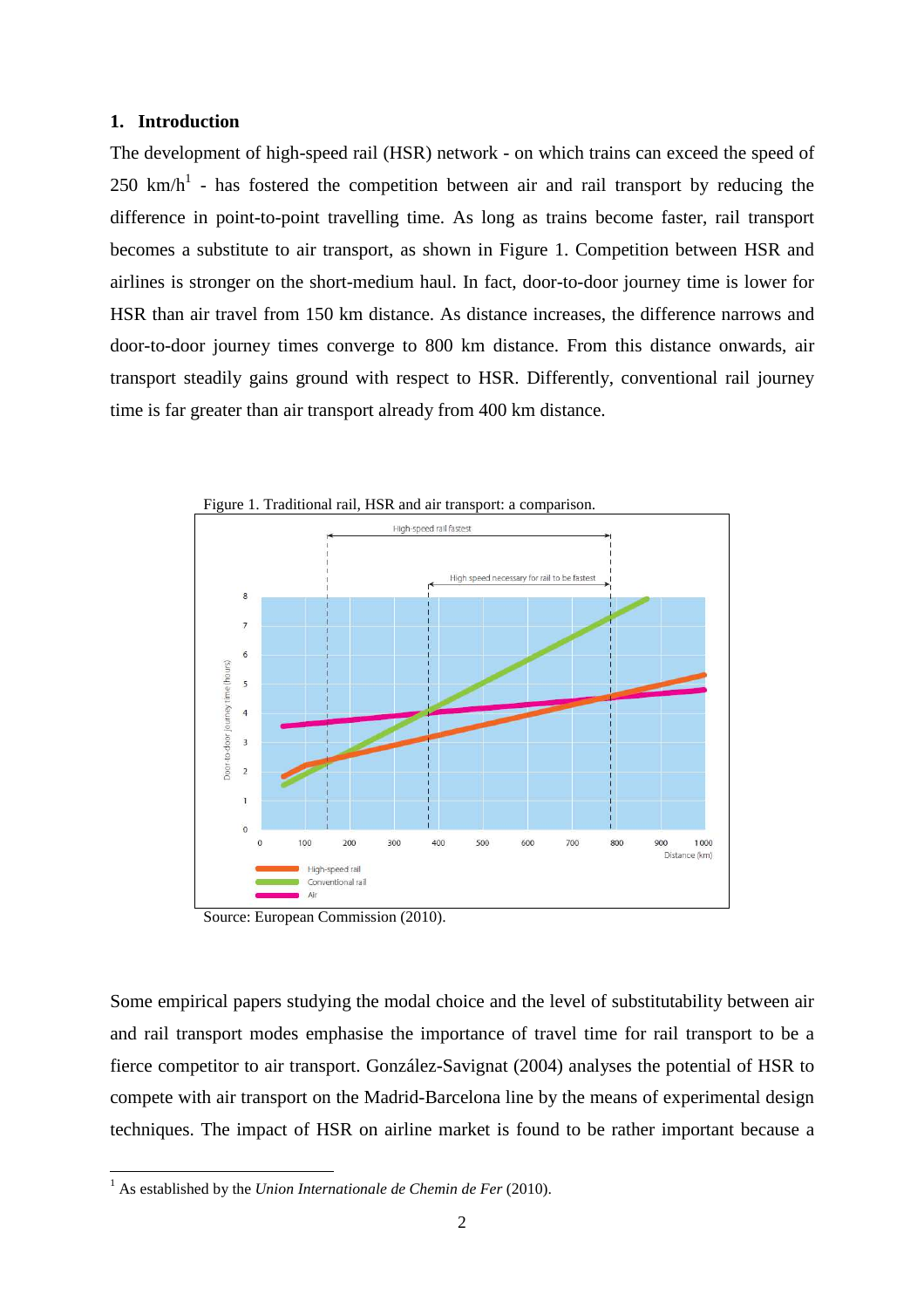significant part of the transport demand is diverted to HSR depending on travel time. As travel time increases, HSR loses a substantial market share. Also Dobruszkes (2011) recognises that HSR travel time is a key competitive factor, together with the elements influencing the waiting time or the access time and, as a result, the total journey time.<sup>2</sup> Using the stated preference (SP) approach, Behrens and Pels (2012) study travellers' behaviour in the London-Paris market and the conditions under which HSR becomes a viable alternative to air transport. Among the results, HSR market share appears to be influenced by the total travel time (as well as by the frequency and fare). As long as the total travel time decreases, rail market share increases at the expenses of air market share, but the increment is higher for the business segment whose passengers are more time sensitive than leisure passengers.

In this paper we investigate the price effect of competition between rail and air transport. Despite the evidence shows that the rail travel time is crucial in the competition between rail and air transport, to our knowledge, there are no empirical papers testing whether it has a direct effect on airline pricing. In a theoretical model, Yang and Zhang (2012) demonstrate that airline fares are decreasing in rail speed, supporting this finding by numerical simulations. In a complementary fashion, we, thus, design an empirical model to estimate the relationship between rail travel time and airline fares, using real data at flight-level. Particularly, we aim at understanding whether airlines plan their pricing strategies - the level and the dynamics - taking into consideration the travel time of the competing rail transport service.

Our work contributes to the stream of research on the inter-modal competition between air and rail transport which have shown that the two markets are strictly connected, and that there are significant effects on demand and supply. Park and Ha (2006), using the SP approach, show that the opening of HSR line in South Korea exerts a significant competitive pressure on airlines, leading to a decline of air transport demand. Similarly, Fu et al. (2012) observe that in the short-medium haul Chinese market, HSR transport is driving airlines' company yields down and diverting traffic from air to rail. Betancor and Jiménez (2012) examine air carriers' reaction to the opening of HSR services in Spain. They test whether HSR affects airline travel frequencies and market shares, and they find that the presence of HSR service reduce, on average, the number of air operations by 17%, although the Spanish flag carrier does not seem to be affected by HSR competition. More recently, Bergantino et al. (forthcoming) focusing on the Rome-Milan line find that airlines significantly reduce fares when flights are in direct

<sup>&</sup>lt;sup>2</sup> The analysis considers five European city-pairs: Paris-Metz, Paris-Brussels, Brussels-London, Paris-Marseilles, and Cologne-Munich.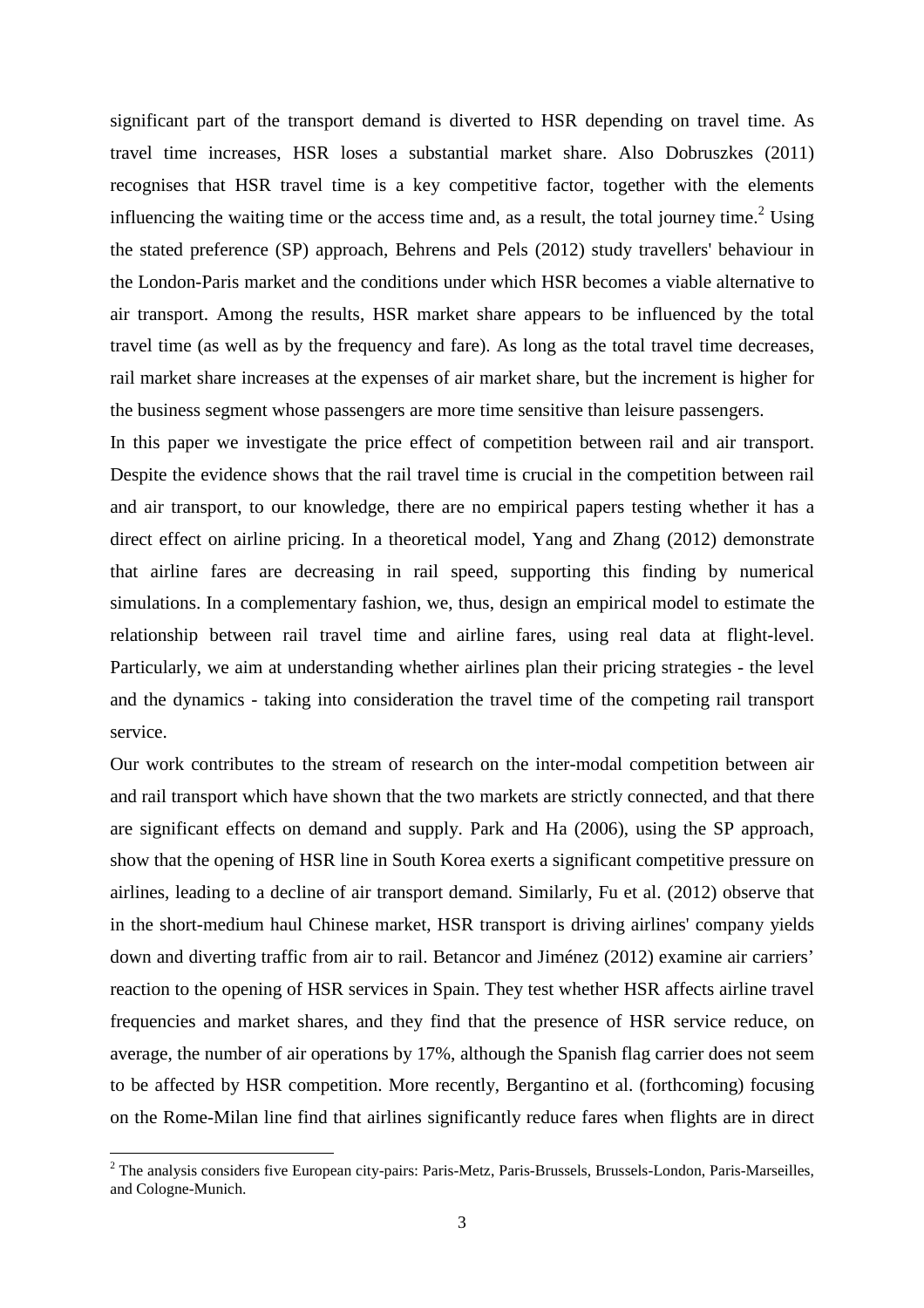competition with HSR services. Albalate et al. (2014) study the impact of HSR services on air traffic (frequencies and seats) at route level, focusing on connections between cities in large European countries.<sup>3</sup> Interestingly, results show that airlines competing with HSR services reduce the number of seats offered on a given route, although the flight frequencies do not undergo a major reduction. It seems that airlines take on the strategy of keeping flight frequencies high even though their demand has fallen. The reduction of services is greater at hub airports. However, hub airports having on-site HSR station experience a smaller reduction of air services than hub airports that do not have it. This highlights the potential for cooperation between the two means of transport.

Some papers focus on the effects of HSR infrastructure provision. Using a game theoretical approach, Adler et al. (2010) explore the competition between HSR and air transport on the medium-long haul. Results suggest that the European Union should encourage the investments in upgrading to HSR infrastructure across Europe, in order to stimulate travellers to move from air to rail transport and foster the inter-modal competition. Martin and Nombela (2007) explore the microeconomic impacts from planned investments in infrastructures in terms of changes of individuals' choice of transport modes on Spanish domestic lines. They find that, if the rail infrastructure is upgraded for HSR running, for long-distance routes the HSR transport will attract the demand of air and bus passengers, while for shorter routes HSR transport will mostly capture car users' demand. Finally, Bergantino and Capozza (2014), exploring Italian domestic routes, show the indirect benefits that investments to improve rail infrastructure would yield through a curbing effect on competing airline fares.

In this paper, we study the impact of rail travel time on airline pricing strategies with an empirical analysis focused on the Italian passenger market. A shown in Figure 2, the Italian market is particularly suited for the purpose of this paper since the speed at which train can run on the network is heterogeneous in the country.

 $3$  Four countries in the European Union: France, Germany, Italy and Spain.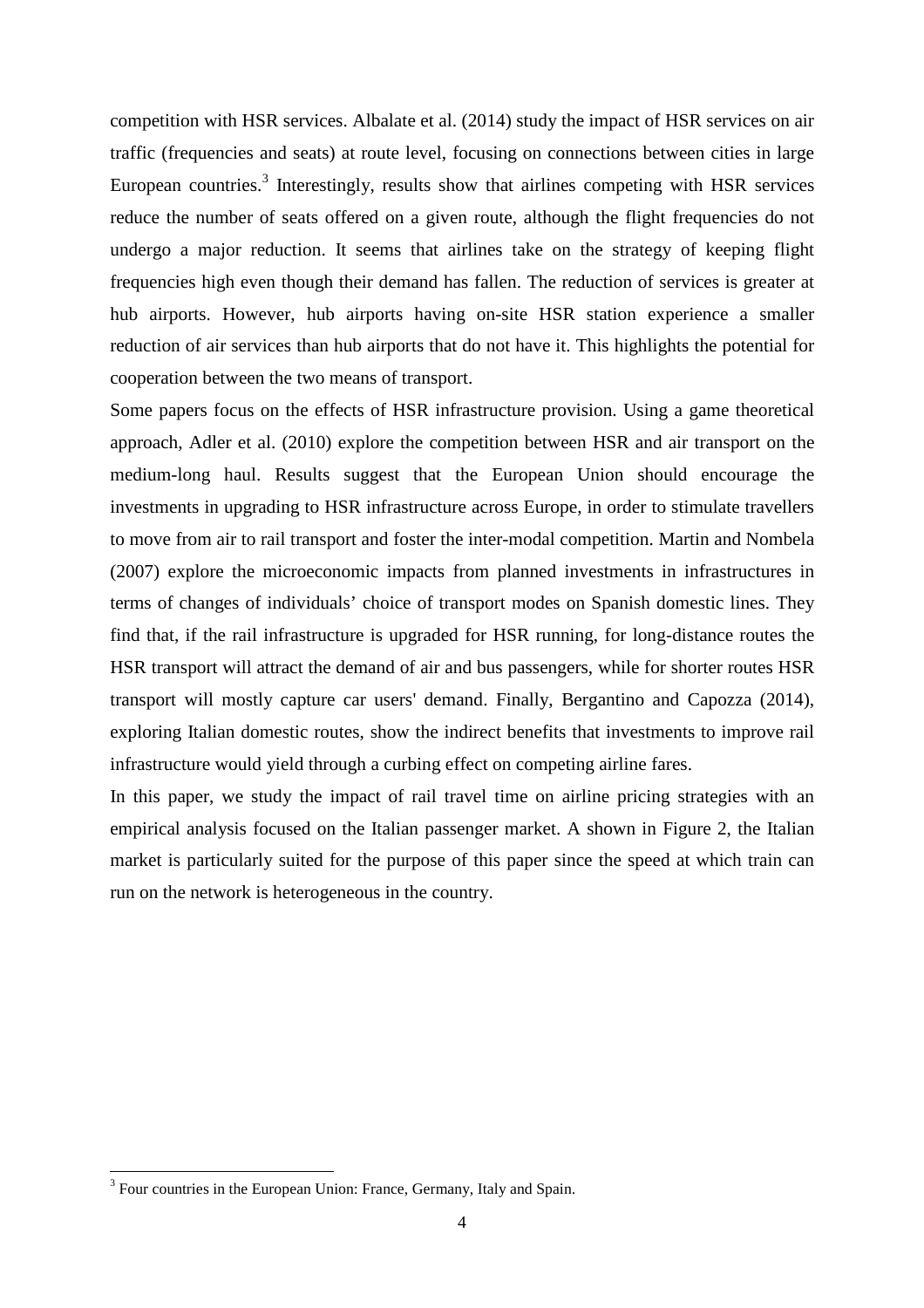

Source: Cascetta and Coppola (2014)

High-speed lines depicted in blue - running trains at 300 km/h - connect the cities on the Adriatic route. There are also some short parts of the network depicted in light blue, interspersed with conventional lines, allowing trains to run at 250 km/h. Finally, the orange lines indentify the conventional network for which upgrading projects for running HSR services are planned, but not yet effective.

As well as contributing to explaining the competitive dynamics in the transport sector, the results of the analysis might provide relevant policy implications. Looking at Figure 2, it clearly emerges that North-Centre Italy has a higher quality railway infrastructure than South Italy, providing faster transport services and a greater set of choices available to people for travelling. If this translates into pricing policies by the airlines that leverage the lack of viable modal alternatives, the cost of accessibility would be passed on to weaker consumers.

We create an exclusive self collected database to accomplish the research objectives. First, we simulate the travellers' purchase process of round-trip tickets from the websites of airline companies. The simulation and fares' recording are carried out every single day, for each ticket, beginning sixty booking day preceding the departure date. Second, the data on the recorded fares are matched with the travel time of the competing rail service. The dataset we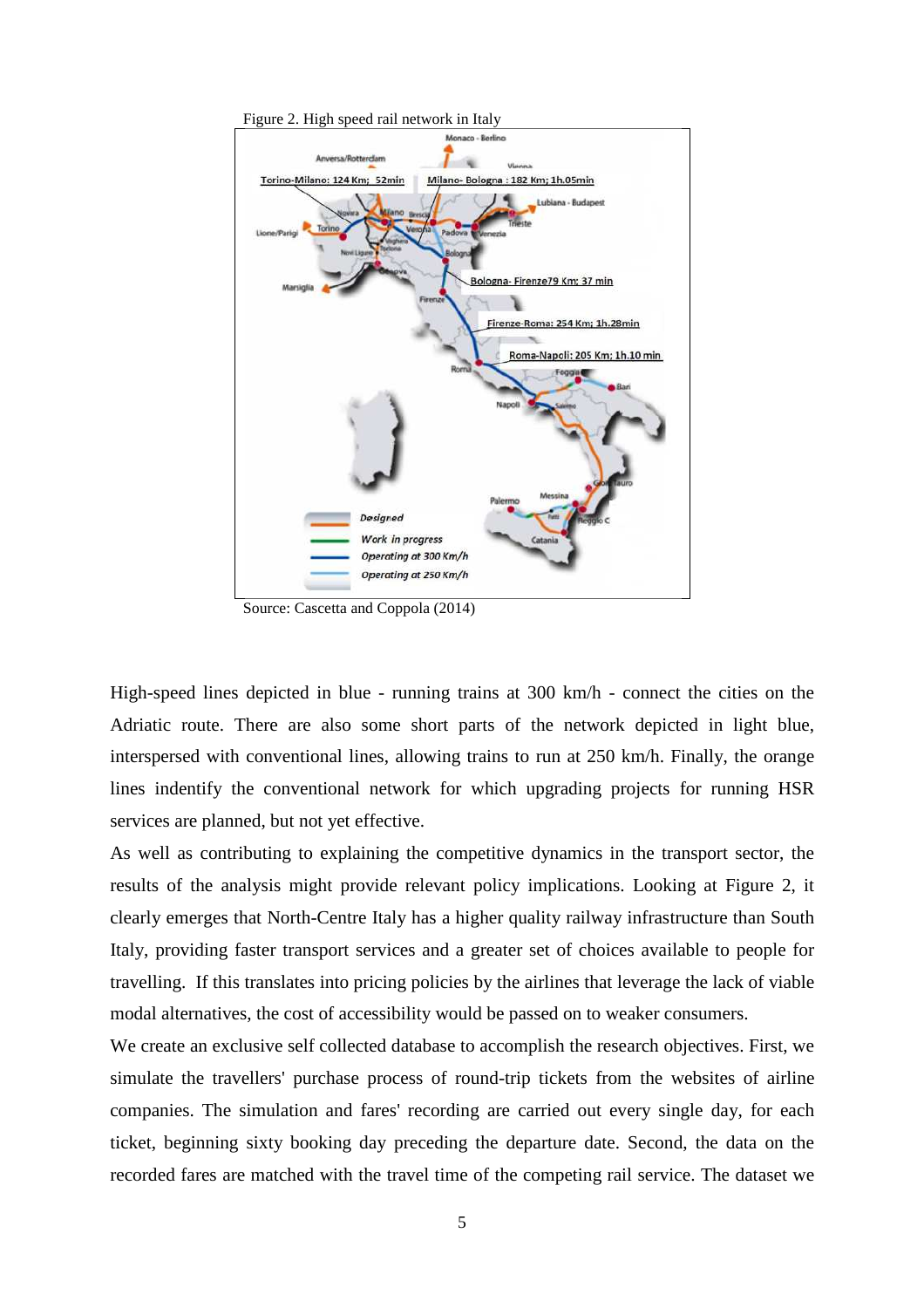have constructed is, to our knowledge, the sole composed by fares at flight level, for each booking day and for all the airline companies that operate on the Italian city-pairs with representative geographical coverage.

The empirical results support our intuition that rail travel time has a direct impact on airline fares. As rail competitive pressure, measured by travel time, gets feebler, airlines become able to apply higher fares. On average, a 10% increase in rail travel time allows airlines to increase fares up to 3.9%. Moreover, the impact of rail travel is only effective as of 30 days before departure and it increases gradually as flight departure is closer in time.

The plan for the rest of the paper is as follows. In Section 2 we present the empirical strategy: we give a description of the database and we illustrate the empirical model. In Section 3 we discuss the results and in Section 4 we draw conclusions and policy implications.

#### **2. Empirical strategy**

# *2.1 Data collection*

 $\overline{a}$ 

To carry out the empirical analysis we match data on airline fares at flight level with data on travel time required by the competing rail service.

To collect data on airline fares we simulate the travellers' purchase process of round-trip tickets from the websites of airline companies.<sup>4</sup> The purchase simulation and fares' recording are done every single day, for each ticket, beginning the sixtieth booking day preceding the departure date.<sup>5</sup> We record the basic ticket to have comparable fares among carriers.

The round trip flights can be attributed to the following time slots: Morning (6:00-10:00), Midday (10:00-14:00), Afternoon (14:00-18:00) and Evening (18:00-24:00). The sample contains 67 Italian domestic routes (the list is reported in Table 1 in the Appendix) and 7 airline companies: Airitaly, Alitalia-Airone, BluExpress, EasyJet, Meridiana, Ryanair, Volotea. The database has 17,235 observations on 360 round-trip flights from September to December 2012.

Data on rail travel time are retrieved from the official railway timetables that report departure and arrival time for each running train, hence it is possible to calculate the travel time. Each round-trip flight is linked to travel time of the fastest train that provides a service on the same

<sup>&</sup>lt;sup>4</sup>Data on fares are retrieved directly from the companies' website to avoid potential distortions on pricing strategies caused by online travel agencies that could set discounted fares.

 $<sup>5</sup>$  For some round-trip flights we have less than sixty observed fares.</sup>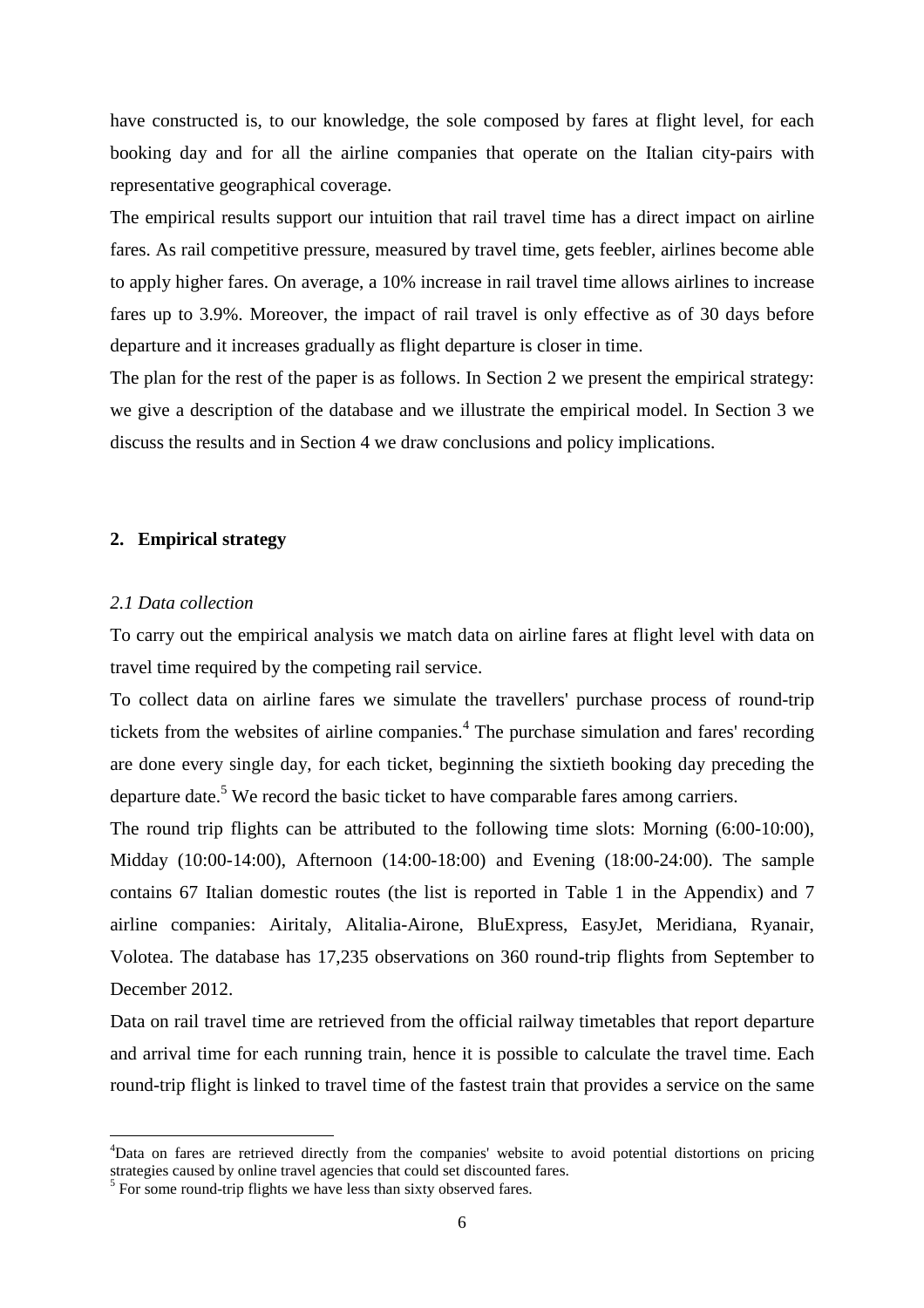city-pair, on the same couple of departure and return dates, and that reaches the station around the same time. For connections from/to the isles we also include the shipping travel time if no alternative modes are available.

Similarly, data on the number of flights are taken from the official airport schedules for computing market structure variables.

As mentioned above, to collect data on fares we simulate the purchase process of round-trip flights instead of one-way flights. This is done for several reasons. First, we more likely replicate the purchasing behaviour of travellers that generally buy a return ticket rather than a one-way tickets.<sup>6</sup> Second, we accurately define the real travel alternatives. For a given couple of departure and return dates, we identify the number of flights operated by each competing airline and we use them for creating a more detailed measure of market structure. Third, looking at the date of departure and return, we determine if the flight is operated during holidays and we test the hypothesis that airlines set higher fares when the travel demand is greater. Finally, FSCs use to set a fare for round-trip flight which is lower than the sum of the two one-way fares corresponding to the same couple of departure and return dates. For this reason previous papers studying airline pricing with one-way fares focus the empirical analysis to LCCs or to a few carriers. Instead, we get rid of this issue, being able to compare fares across all carrier types.

#### *2.2 Model*

We define the following regression equations. The first equation estimates the average effect of rail travel time on airline fares. The second equation estimates the effect of rail travel time moderated by booking days in order to explore the temporal dynamics of the effect.

$$
ln(P_{\text{ijkst}}) = \alpha + \beta \ln RTT_{\text{ijkst}} + \gamma \cdot fBD_{\text{t}} + \eta MSTR_{\text{ijks}} + \theta HPEAK_{\text{ks}} + \lambda LCC_{\text{ks}}
$$
  
+  $\rho CTRL_{\text{ijkst}} + u_{\text{ijkst}}$  (1)

$$
ln(P_{\text{ijkst}}) = \alpha + \beta \ln RTT_{\text{ijks}} + \gamma \cdot fBD_{\text{t}} + \delta(\ln RTT * BD) + \eta MSTR_{\text{ijks}} + \theta HPEAK_{\text{ks}} \tag{2}
$$

$$
+ \lambda LCC_{\text{ks}} + \rho CTRL_{\text{ijkst}} + u_{\text{ijkst}}
$$

where *i* indexes the route, *j* the carrier, *k* the departure date, and *s* the return date. The daily time dimension *t* goes from 1 to 60.

<sup>&</sup>lt;sup>6</sup> See Belobaba's (1987) study on the airline travel demand.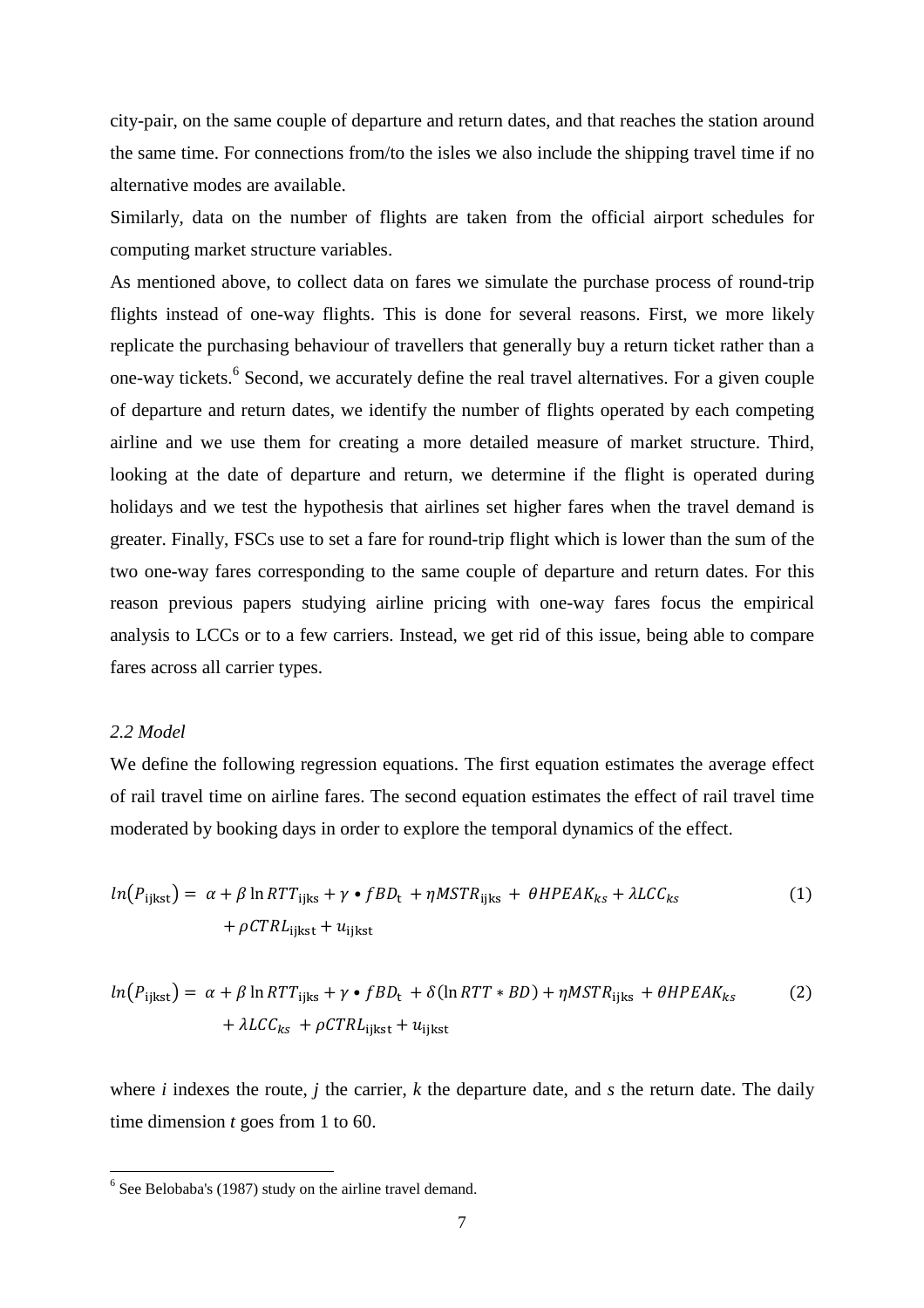The dependent variable is the logarithm of fares. The regressor of interest is the logarithm of rail travel time (lnRTT), defined as the travel time per kilometre - averaged between the two directions of the city-pair - of the fastest train that provides a service on the same city-pair, in the same departure/return dates, reaching the ending station around the same time of the corresponding flight. Our intuition is that, *ceteris paribus*, the greater the travel time required by the competing rail service, the lower the competitive pressure induced on airlines. We, thus, expect this variable to have a positive sign: a slower connection allows airline to set higher fares.

The variable booking day (BD) captures the effect of inter-temporal price discrimination and ranges from 1 to 60. As suggested by previous empirical findings,<sup>7</sup> the functional form of BD is non-monotonic, thus we also include its square among the regressors.

In the Equation (2), we add the interaction between  $ln(RTT)$  and BD to verify whether the effect of rail travel time increases or decreases as long as the departure approaches.

The airline market structure is measured by two indices: market share (MKTSH) and Herfindahl-Hirschman Index (HHI). The MKTSH is the number of the scheduled daily flights operated by an airline in a city-pair over the total number of scheduled daily flights operated by all the competing airlines in that city-pair, $<sup>8</sup>$  calculated as the average between the two</sup> directions of the city-pair. It follows that the HHI is  $\sum_{j=1}^{N} MKTSH_{ijks}^2$ .

The variable HPEAK is a peak-period dummy equal to 1 for flights operated during official Italian holidays, 0 otherwise. The variable LCC is equal to 1 for flights provided by LCCs, 0 otherwise.

The set of control variables (CTLR) includes route-specific dummies, capturing the routespecific effects, demand and cost (or price) differences; month dummies, controlling for seasonal effects; departure dummies and return dummies, two sets of four categorical dummies, capturing the effect of the time of takeoff (6:00-10:00; 10:00-14:00; 14:00-18:00 and  $18:00-24:00$ <sup>9</sup> and, finally, dummies controlling for the trip length.

The composite error term  $u_{\text{iikst}}$  is equal to  $\alpha_{\text{iikst}} + \varepsilon_{\text{iikst}}$ , where  $\alpha_{\text{iikst}}$  is the unobserved heterogeneity and  $\varepsilon_{\text{ijkst}}$  is the idiosyncratic error term.

In our models some regressors, as the lnRTT, MKTSH or HHI take the same value along the time period (i.e. the sixty booking day). Basically, the travel time of the competing rail

<sup>&</sup>lt;sup>7</sup> See Alderighi and Piga (2010), Gaggero (2010), Bergantino and Capozza (2014; 2015).

<sup>&</sup>lt;sup>8</sup> Market structure variables are computed at city-pair level because almost all the carriers could operate as a monopolist on a given route. The city-pair level allows to capture the competition between carriers.

<sup>&</sup>lt;sup>9</sup> See Gaggero and Piga (2011).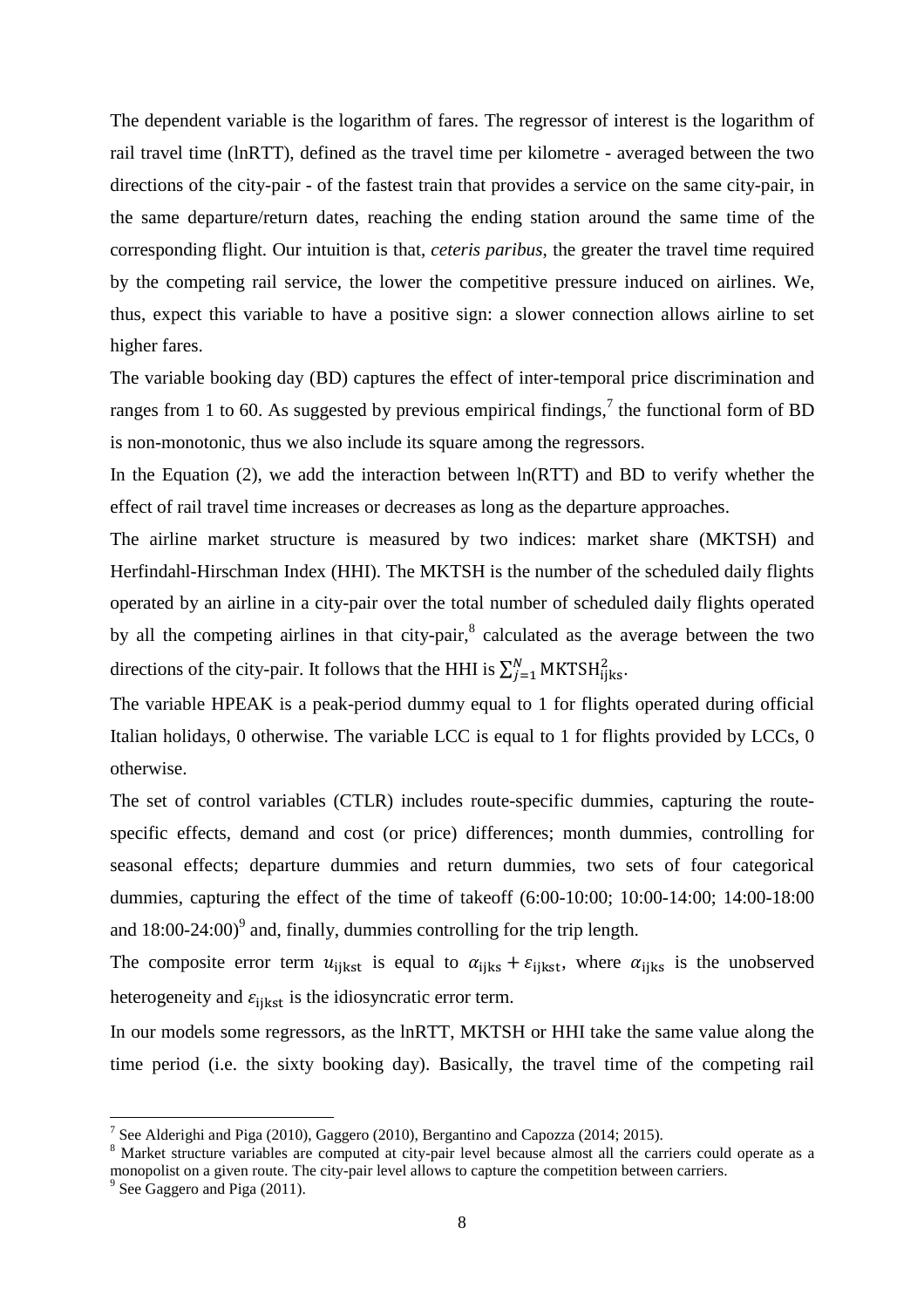services as well as the number of flight scheduled by the airlines are the same whether the traveller purchases the flight 60, 30 or 10 days before departure. We consider the random effects generalised least square (RE-GLS) method to estimate the coefficients of timeinvariant variables. The RE-GLS estimator is based on the assumption of zero-correlation between explanatory variables and the unobserved heterogeneity  $\alpha_{\text{iiks}}$  to provide consistent estimates. The validity of this assumption is tested with the robustified Hausman test.<sup>10</sup>

A further econometric issue is that we assume the exogeneity of market structure in the short run, given the high entry barriers preventing new carriers from entering markets (see Stavins, 2001). Moreover, in the European Union countries the grandfather rights apply and assure to an airline that held and used a slot in a given year to hold and use that slot in the same season the following year. Finally, a previous contribution (Bergantino and Capozza, 2015), using a similar data structure, proves the exogeneity of market structure in the short-run.<sup>11</sup>

# **3. Results**

The empirical results provide evidence that the rail travel time has an influence on airline fares.<sup>12</sup> In Table 2, columns (1) and (2), we report the results of the estimations from the first regression equation. The coefficient of lnRTT is positive and highly significant across regressions. A 10% increase in travel time of the competing rail service allows airlines to increase fares by 3.1% to 3.9%. As the competitive pressure induced by rail services weakens, airline companies set higher fares. We can affirm, thus, that the duration of the journey of the competing mode does matter.

The variable BD has a negative and highly significant coefficient, whilst the coefficient of BD² is positive and highly significant. Basically, the effect on fares is negative until the turning point is reached, thereafter positive. Thus, the inter-temporal profile of fares is non-

l

 $10$  See Wooldridge (2002), pp. 290-91.

<sup>&</sup>lt;sup>11</sup> The set of instruments used is based on Borenstein (1989).

<sup>&</sup>lt;sup>12</sup> The results of the Robust Hausman test do not lead to reject the null hypothesis that the RE GLS estimator is consistent. We find support for that because we include in the regressions a rich set of control dummies that contributes to solve the omitted-variables problem. Moreover, the RE-GLS estimator converges to the Within Group estimator as *t* goes to infinity. In our dataset *t* is equal to 60 that can be fairly considered as infinity.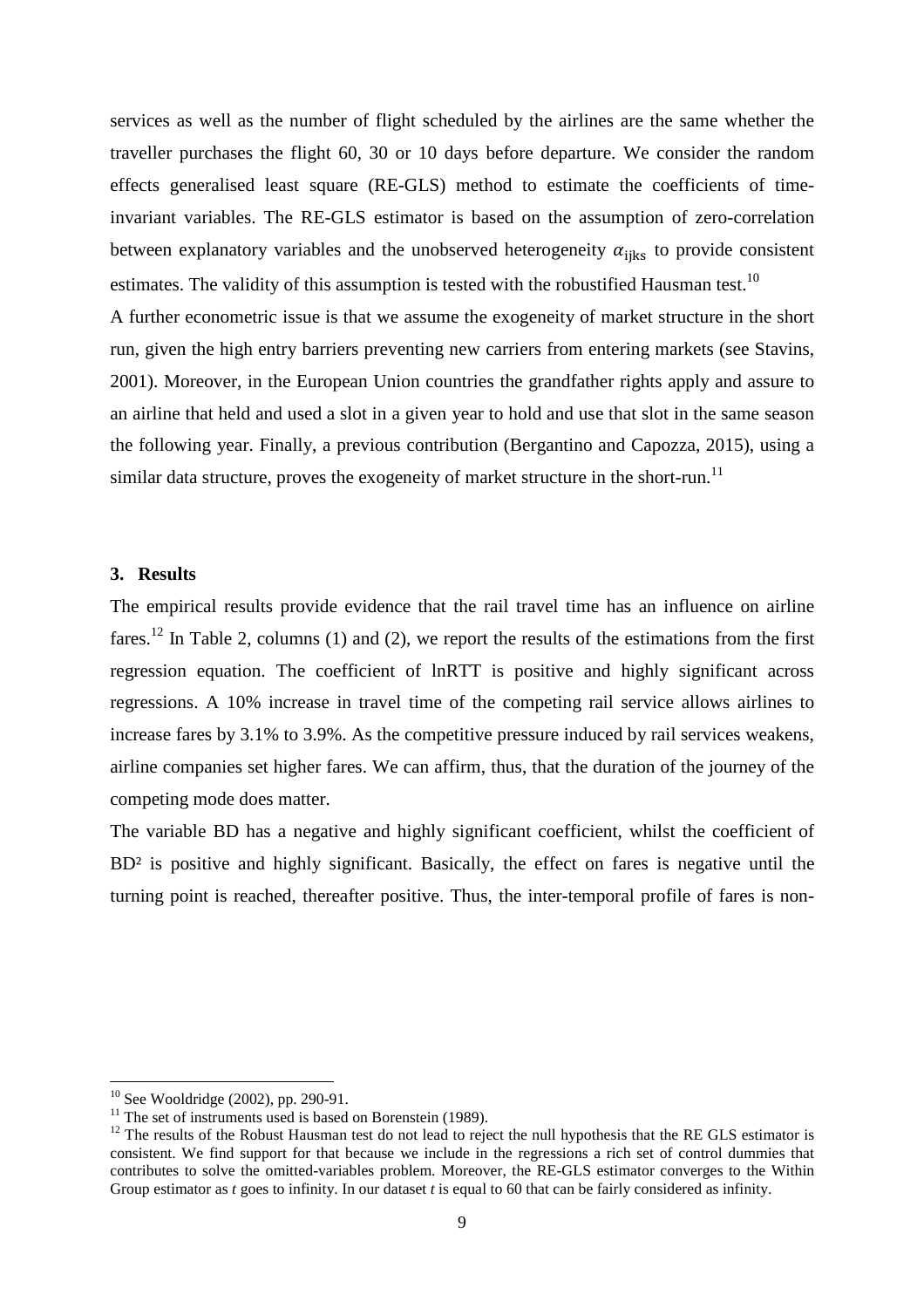monotonic and it can be approximated by a J-curve.<sup>13</sup> We estimate that its turning point occurs in the interval of the  $48<sup>th</sup>$  to  $52<sup>nd</sup>$  of the days before departure.<sup>14</sup>

In columns (3) and (4) we report the results of the estimations from the second regression equation, which allows the effect of rail travel time to vary with the booking days.

| TADIE 2. K.E. ULS ESUINATIONS. |              |              |              |              |  |  |  |
|--------------------------------|--------------|--------------|--------------|--------------|--|--|--|
|                                | (1)          | (2)          | (3)          | (4)          |  |  |  |
|                                |              |              |              |              |  |  |  |
| Ln RTT                         | $0.3083**$   | $0.3880**$   | 0.3488***    | $0.4280***$  |  |  |  |
|                                | (0.1284)     | (0.1524)     | (0.1290)     | (0.1523)     |  |  |  |
| <b>BD</b>                      | $-0.0290***$ | $-0.0290***$ | $-0.0211***$ | $-0.0211***$ |  |  |  |
|                                | (0.0015)     | (0.0015)     | (0.0039)     | (0.0039)     |  |  |  |
| $BD^2$                         | $0.0003***$  | $0.0003***$  | $0.0003***$  | $0.0003***$  |  |  |  |
|                                | (0.0000)     | (0.0000)     | (0.0000)     | (0.0000)     |  |  |  |
| Ln RTT*BD                      |              |              | $-0.0020**$  | $-0.0020**$  |  |  |  |
|                                |              |              | (0.0009)     | (0.0009)     |  |  |  |
| <b>MKTSH</b>                   | $0.0060***$  |              | $0.0060***$  |              |  |  |  |
|                                | (0.0013)     |              | (0.0013)     |              |  |  |  |
| <b>HHI</b>                     |              | $0.0041**$   |              | $0.0041**$   |  |  |  |
|                                |              | (0.0021)     |              | (0.0021)     |  |  |  |
| <b>HPEAK</b>                   | $0.2558***$  | $0.2573***$  | $0.2497***$  | $0.2512***$  |  |  |  |
|                                | (0.0688)     | (0.0695)     | (0.0689)     | (0.0696)     |  |  |  |
| <b>LCC</b>                     | $-0.3213***$ | $-0.4982***$ | $-0.3225***$ | $-0.4991***$ |  |  |  |
|                                | (0.0530)     | (0.0381)     | (0.0529)     | (0.0381)     |  |  |  |
| Robust Hausman test            |              |              |              |              |  |  |  |
| <b>Statistics</b>              | 1.231        | 1.215        | 1.175        | 1.160        |  |  |  |
| p-value                        | 0.541        | 0.545        | 0.759        | 0.763        |  |  |  |
| <b>Observations</b>            | 17,235       | 17,235       | 17,235       | 17,235       |  |  |  |

Table 2. RE GLS estimations.

Standard errors (in parentheses) are clustered at flight-level. The set of control variables (CTLR) is always included but coefficients are not reported. \*\*\*  $p<0.01$ , \*\*  $p<0.05$ , \*  $p<0.10$ .

The coefficient of the interaction variable LnRTT\*BD is negative and highly significant. This finding would suggest that the positive effect of rail travel time reduces as the departure is further away in time. In other words, the competitive pressure from the railway services appears to be stronger in the days closer to the departure. We test the significance of the total

l

<sup>&</sup>lt;sup>13</sup> Gaggero (2010) suggests that the inter-temporal profile of fares is non-monotonic as it reflects a pattern opposite to that of travellers' demand elasticity. Bergantino and Capozza (2015) claim that a higher fare for veryearly purchasers can be considered as a fee for risk-aversion but also as the evidence that airlines exploit consumer bounded rationality.

<sup>&</sup>lt;sup>14</sup> The turning point is computed from regressions' results showed in column (1) and (2).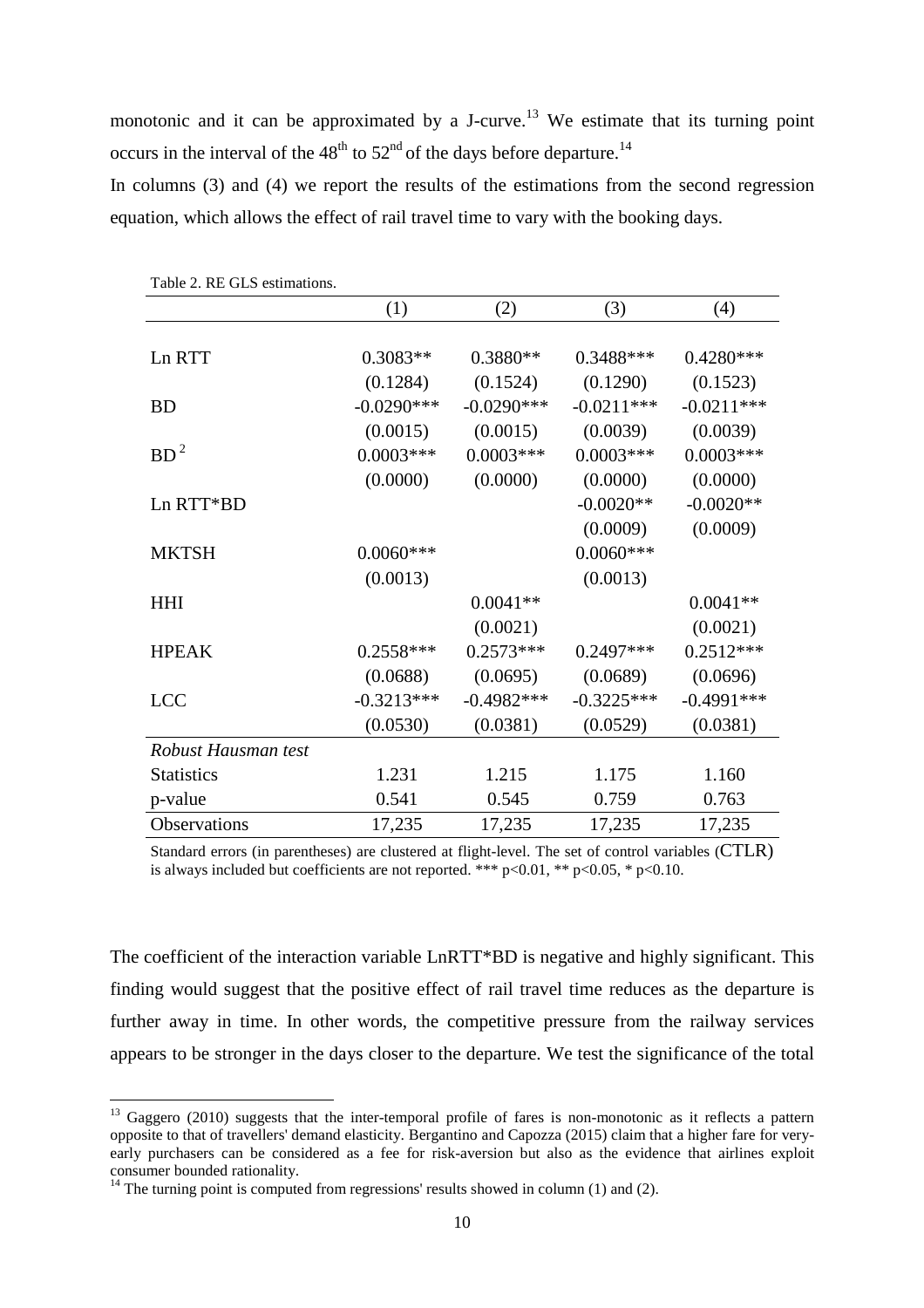marinal effect of LnRTT on fares, the sum of the direct impact (β) and the indirect impact through BD (δ). For the sake of convenience, in Table 3 we report the total marginal effects of LnRTT at some values of BD together with the significance level. The columns (5) and (6) refer to the estimations reported in columns (3) and (4) in Table 2, respectively.

We find that the total marginal effect of LnRTT is significant starting from the 31<sup>st</sup> day before departure.

| <b>BD</b>    | (5)        | (6)         |  |
|--------------|------------|-------------|--|
| $\mathbf{1}$ | 0.3449***  | $0.4241***$ |  |
|              | (0.1288)   | (0.1522)    |  |
| 5            | 0.3290**   | 0.4082 ***  |  |
|              | (0.1283)   | (0.1520)    |  |
| 10           | 0.3090**   | 0.3883**    |  |
|              | (0.1283)   | (0.1523)    |  |
| 15           | 0.2892**   | 0.3684**    |  |
|              | (0.1290)   | (0.1531)    |  |
| 20           | $0.2693**$ | $0.3485**$  |  |
|              | (0.1303)   | (0.1545)    |  |
| 25           | $0.2494**$ | $0.3286**$  |  |
|              | (0.1323)   | (0.1564)    |  |
| 30           | 0.2296*    | 0.3087**    |  |
|              | (0.1349)   | (0.1589)    |  |
| 35           | 0.2097     | 0.2888*     |  |
|              | (0.1381)   | (0.1619)    |  |
| 40           | 0.1898     | 0.2690      |  |
|              | (0.1418)   | (0.1653)    |  |
| 45           | 0.1700     | 0.2491      |  |
|              | (0.1461)   | (0.1692)    |  |
| 50           | 0.1500     | 0.2292      |  |
|              | (0.1508)   | (0.1735)    |  |
| 60           | 0.1103     | 0.1894      |  |
|              | (0.1614)   | (0.1833)    |  |

Table 3. The total marginal effect of LnRTT at values of BD on fares (standard errors in parenthesis).

One day before the departure, a 10% increase in rail travel time allows the airlines to set 3.5% to 4.2% higher fares. The effect shrinks as the departure is further away in time. This gradual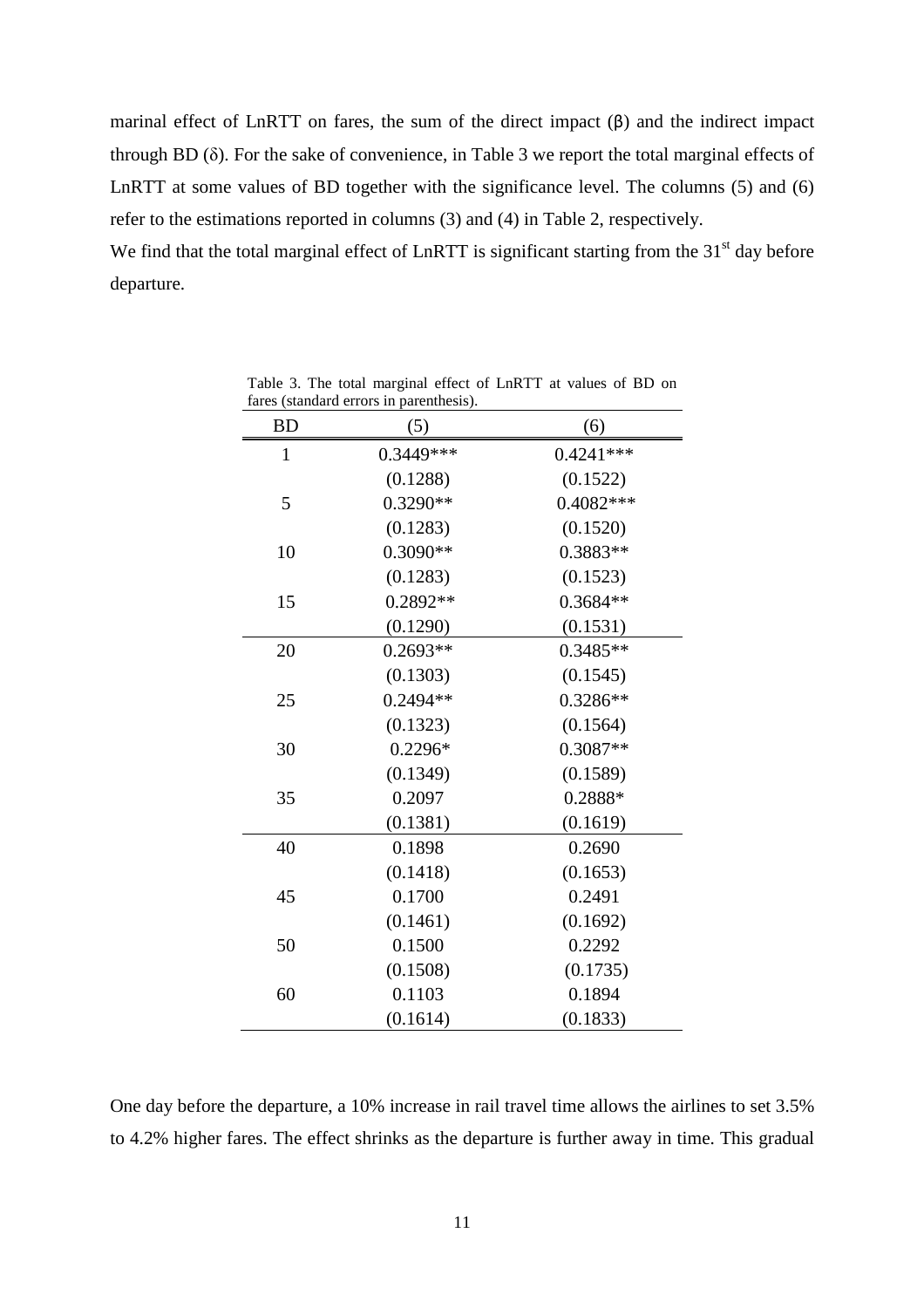reduction stops at the  $31<sup>st</sup>$  day before departure. In fact, for the interval between 31 to 60 day before departure the total marginal effect is not significant.

Regarding the impact of the other explanatory variables, MKTSH and HHI have a positive and highly significant impact on fares.<sup>15</sup> When the competition among airlines reduces, the market power becomes greater, then carriers post higher fares. Specifically, a 10% increase in the MKTSH leads to 6% higher fares and a 10% increase in the HHI leads to 4.1% higher fares. The coefficient of HPEAK is positive and highly significant, suggesting that airline post about 25% higher fares during peak-periods than off-peak period. This result is due by the greater demand for travelling, that usually characterises holiday times, which is exploited by airlines. Finally, as one might expect, the coefficient of *LCC* is negative and highly significant across regressions, providing evidence that LCCs usually apply up to 50% lower fares than FSCs.

#### **4. Summary and concluding remarks**

 $\overline{a}$ 

In this paper we have explored the price effect of competition between HSR and air transport, taking a different perspective than the existing research. Despite travel time is widely recognised as crucial in the competition between the two means of transport, no previous work has empirically tested whether rail time travel has a real impact on airline pricing policies. This work has the objective of conducting an empirical investigation aiming at measuring such effect. To this end, we have built a unique and inimitable dataset on Italian passenger market, containing level-flight information on daily fares posted by the airlines and on rail travel time corresponding to a given flight. The empirical application on the Italian market is meaningful because this market is heterogeneous in terms of rail infrastructures endowment (high-speed versus conventional). This makes it particularly suitable to the objective of the research. We find airlines to feel the competition from rail services: air fares, in fact, are increasing in rail travel time. As the competing transport service becomes slower, airlines rise fares. In particular, we find that competition from rail services has a significant impact on the price of airlines from one month before flight departure.

The general conclusions of the paper are the following. First, it provides new insights in the behavioural strategies of the airline sector by introducing an innovative element in the empirical literature - rail travel time - to explain pricing behaviour of airline companies in

<sup>&</sup>lt;sup>15</sup> This finding is consistent with Gaggero and Piga  $(2010)$  and Brueckner et al.  $(2013)$ .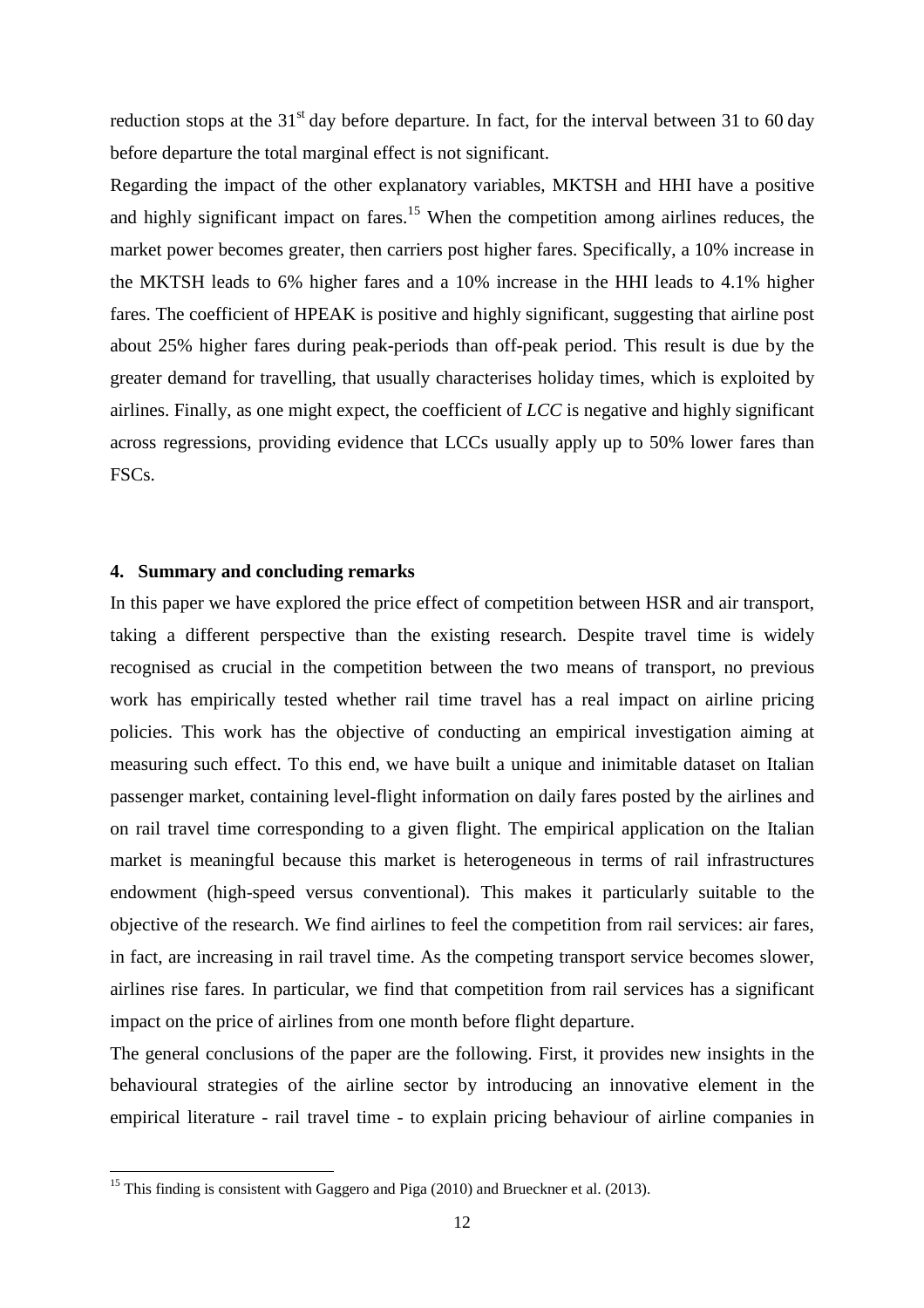relation to inter-modal competition. Second, the results acquire an added value if interpreted in the light of the infrastructural gap which characterises the Italian peninsula (north-south gap). The absence of viable and faster rail alternatives to air transport yields higher fares for a weaker group of consumers. Therefore, when considering the opportunity cost of investing in faster rail services in the more deprived areas of the country, policy makers should consider also its indirect effects in terms of stimulating inter-modal competition.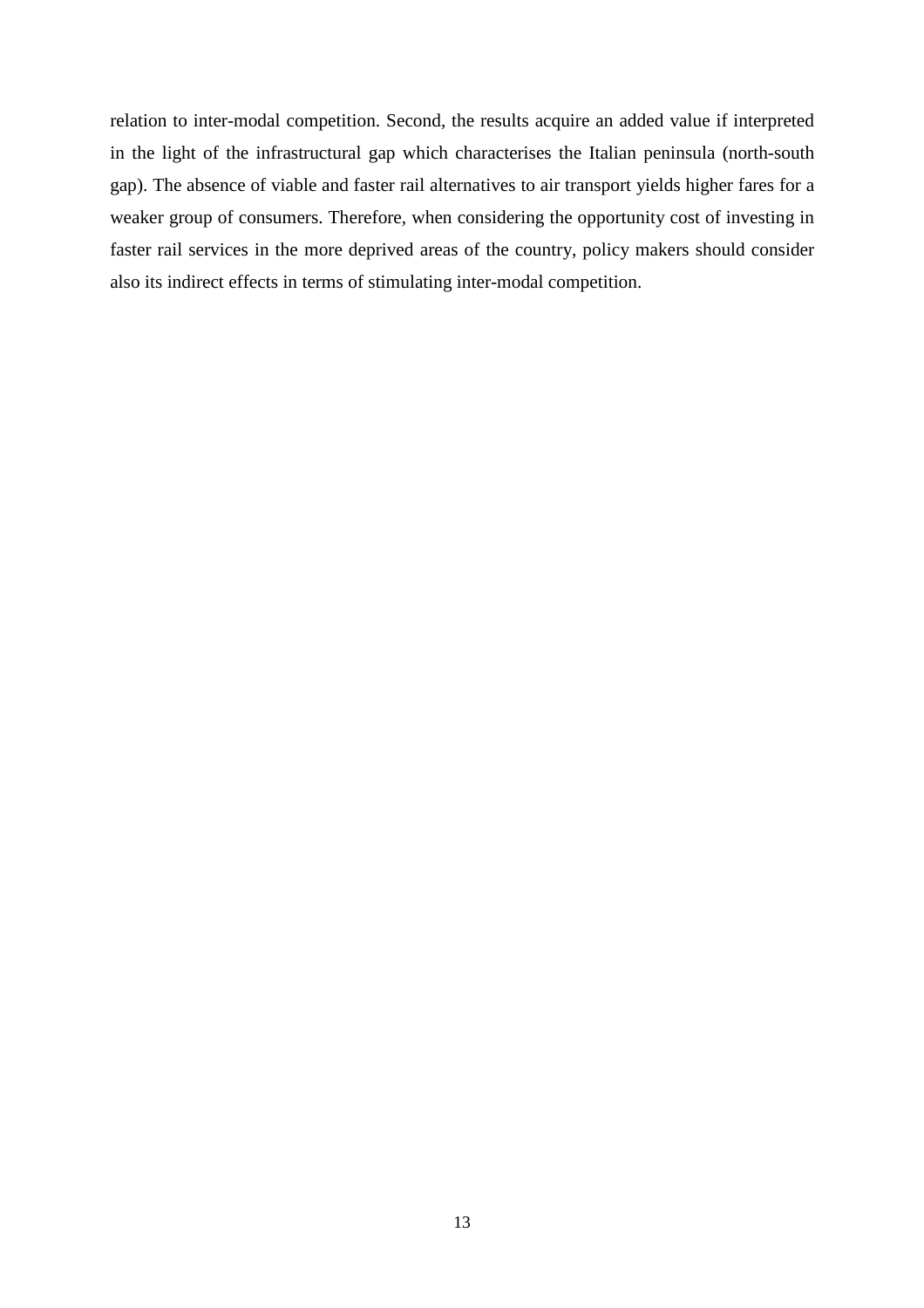#### **References**

- 1. Adler, N., Pels, E., and C. Nash. "High-speed rail and air transport competition: Game engineering as tool for cost-benefit analysis." *Transportation Research Part B*, 44(7), 2010, 812-833.
- 2. Albalate, D., Bel, G., and Fageda, X. "Competition and cooperation between high-speed rail and air transportation services in Europe", *Journal of Transport Geography*, Available online 2014.
- 3. Alderighi, M., and C.A. Piga. "On-line Booking and Revenue Management: Evidence from a Low-Cost Airline." *Review of Economic Analysis*, 2(3), 2010, 272-286.
- 4. Behrens, C., Pels, E. "Intermodal Competition in The London-Paris Passenger Market: High-Speed Rail and Air Transport." *Journal of Urban Economics*, 71(3), 2012, 278-288.
- 5. Belobaba, P. P."Air travel demand and airline seat inventory management." PhD dissertation, Massachusetts Institute of Technology, 1987.
- 6. Bergantino, A.S. and Capozza, C. "Airline Pricing Behavior under Limited Inter-modal Competition", *Economic Inquiry*, 53(1), 2015, 700–713.
- 7. Bergantino, A.S. and Capozza, C. "One price for all? The role of market captivity as price discrimination device. Evidence from the Italian city-pair markets." SIET Working paper, 2014.
- 8. Bergantino, A.S., Capozza, C. and Capurso, M. " The impact of open access on intra- and inter-modal rail competition. A national level analysis in Italy." *Transport Policy*, forthcoming.
- 9. Betancor, O. and Jiménez, J.L. " When trains go faster than planes: The strategic reaction of airlines in Spain." *Transport Policy*, 23, 2012, 34-41.
- 10. Borenstein, S. "Hubs and High Fares: Dominance and Market Power in the U.S. Airline Industry." *RAND Journal of Economics*, 20(3), 1989, 344-365.
- 11. Brueckner, J.K., D. Lee, and E.S. Singer. "Airline competition and domestic US airfares: A comprehensive reappraisal." *Economics of Transportation*, 2(1), 2013, 1-17.
- 12. Cascetta, E. and Coppola, P. "Models for strategic and operational planning of high-speed rail service with application to an empirical case study". XVI SIET Conference, 2014.
- 13. Dobruszkes, F. "High-speed rail and air transport competition in Western Europe: A supply-oriented perspective", Transport Policy, 18(6), 2011, pp. 870-879.
- 14. European Commission. *High-Speed Europe. A sustainable link between citizens*. Luxembourg: Publications Office of the European Union, 2010.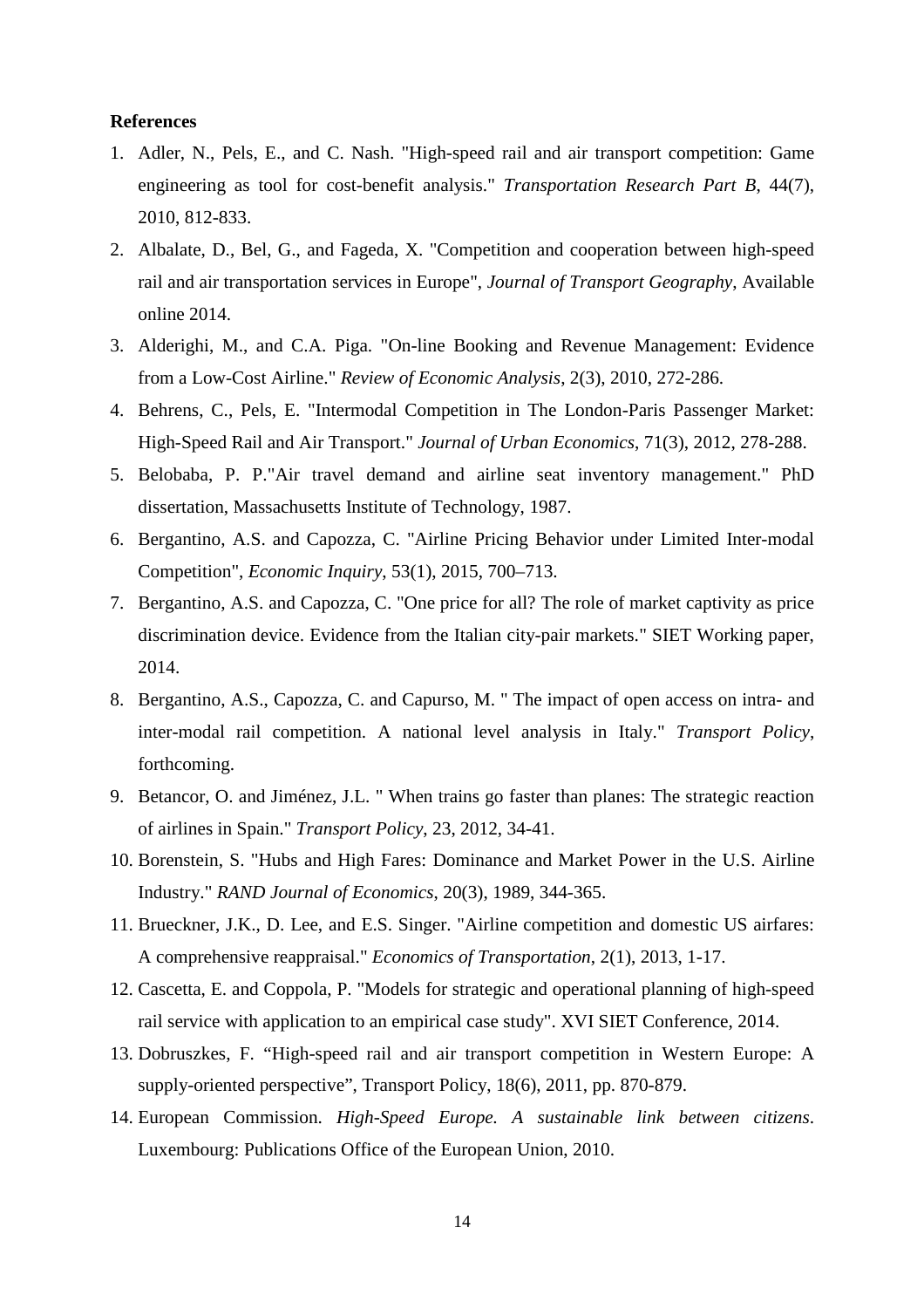- 15. Fu, X., Zhang, A. and Lei, Z. "Will China's airline industry survive the entry of highspeed rail?" Research in Transportation Economics, 35(1), 2012, 13-25.
- 16. Gaggero, A.A. *Airline Pricing and Competition: the J-curve of airline fares*. Lambert Academic Publishing, 2010.
- 17. Gaggero, A.A., and C.A. Piga. "Airline Market Power and Inter-temporal Price Dispersion." *Journal of Industrial Economics*, 59(4), 2011, 552-577.
- 18. Gaggero, A.A., and C.A. Piga. "Airline competition in the British Isles." *Transportation Research Part E*, 46(2), 2010, 270-279.
- 19. Gonzalez-Savignat, M. "Competition in air transport: the case of the high speed train." *Journal of Transport Economics and Policy*, 38(1), 2004, 77-108.
- 20. Martin, J.C. and G. Nombela. "Microeconomic impacts of investments in high speed trains in Spain." *The Annals of Regional Science*, 41(3), 2007, 715-733.
- 21. Park, Y. and H.K. Ha. "Analysis of the impact of high-speed railroad service on air transport demand." *Transportation Research Part E*, 42(2), 2006, 95-104.
- 22. Stavins, J. (2001) "Price Discrimination in the Airline Market: The Effect of Market Concentration", *The Review of Economics and Statistics*, 83(1), pp. 200-202.
- 23. Union Internationale de Chemin de Fer. *High-speed and the city*, Paris, 2010.
- 24. Wooldridge, J. M. *Econometric Analysis of Cross Section and Panel Data*. Cambridge, MA: The MIT Press, 2002.
- 25. Yang, H., Zhang, A. "Effects of high-speed rail and air transport competition on prices, profits and welfare." *Transportation Research Part B*, 46 (10), 2012, 1322-1333.